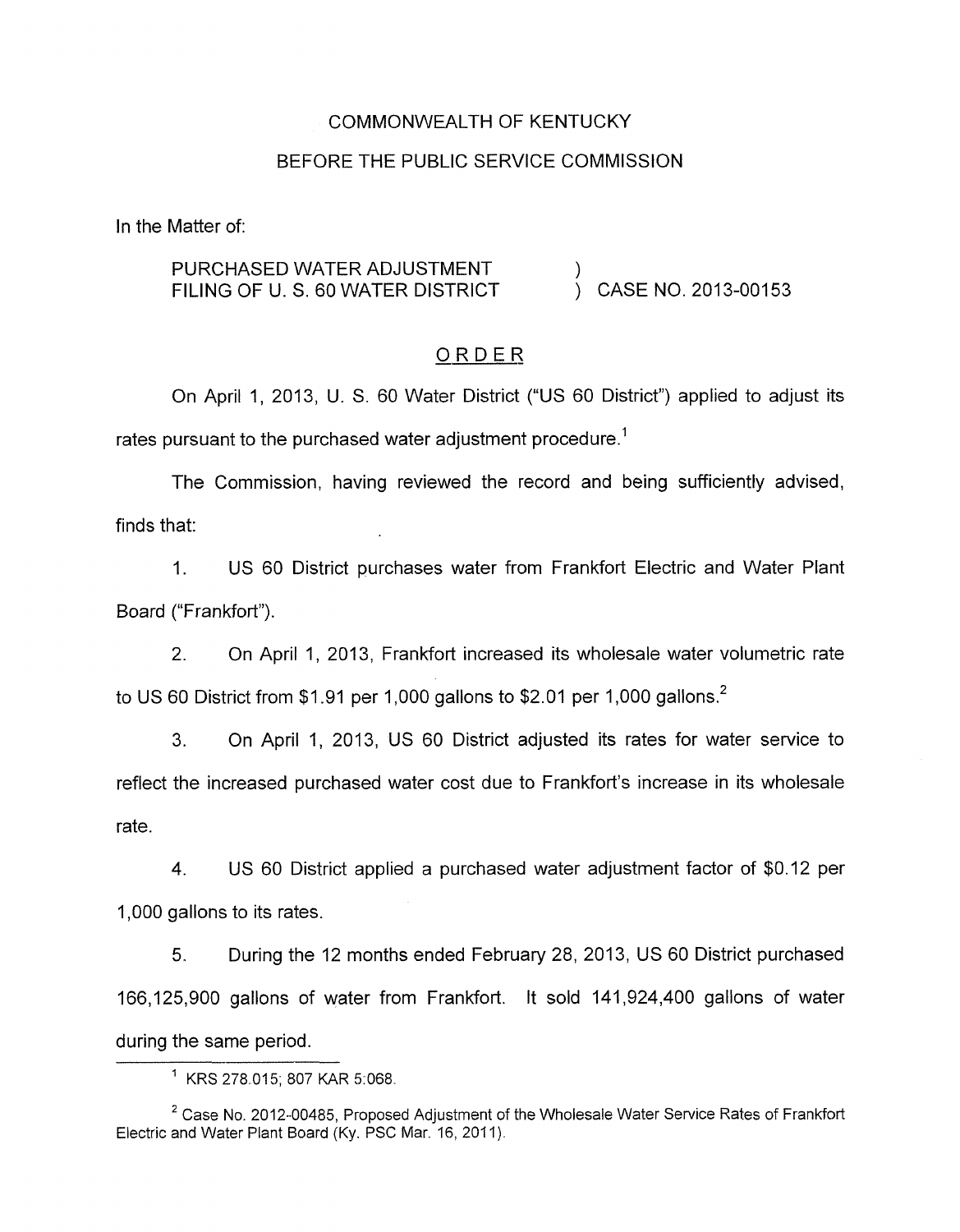6. The purchased water adjustment factor of \$0.12 per 1,000 gallons, as calculated in Appendix A to this Order, is fair, just, and reasonable and should be approved.

7. The rates set forth in Appendix B to this Order are fair, just, and reasonable and should be approved for water service that US 60 District renders on and after April 1, 2013.

IT IS THEREFORE ORDERED that:

1. The purchased water adjustment factor of \$0.12 per 1,000 gallons is approved.

2. The rates in Appendix B are approved for service that US 60 District renders on or after April 1, 2013.

3. US 60 District's proposed tariff sheet filed with the application is approved.

By the Commission



ATTES<sup>®</sup> Exed ector

Case No. 2013-00153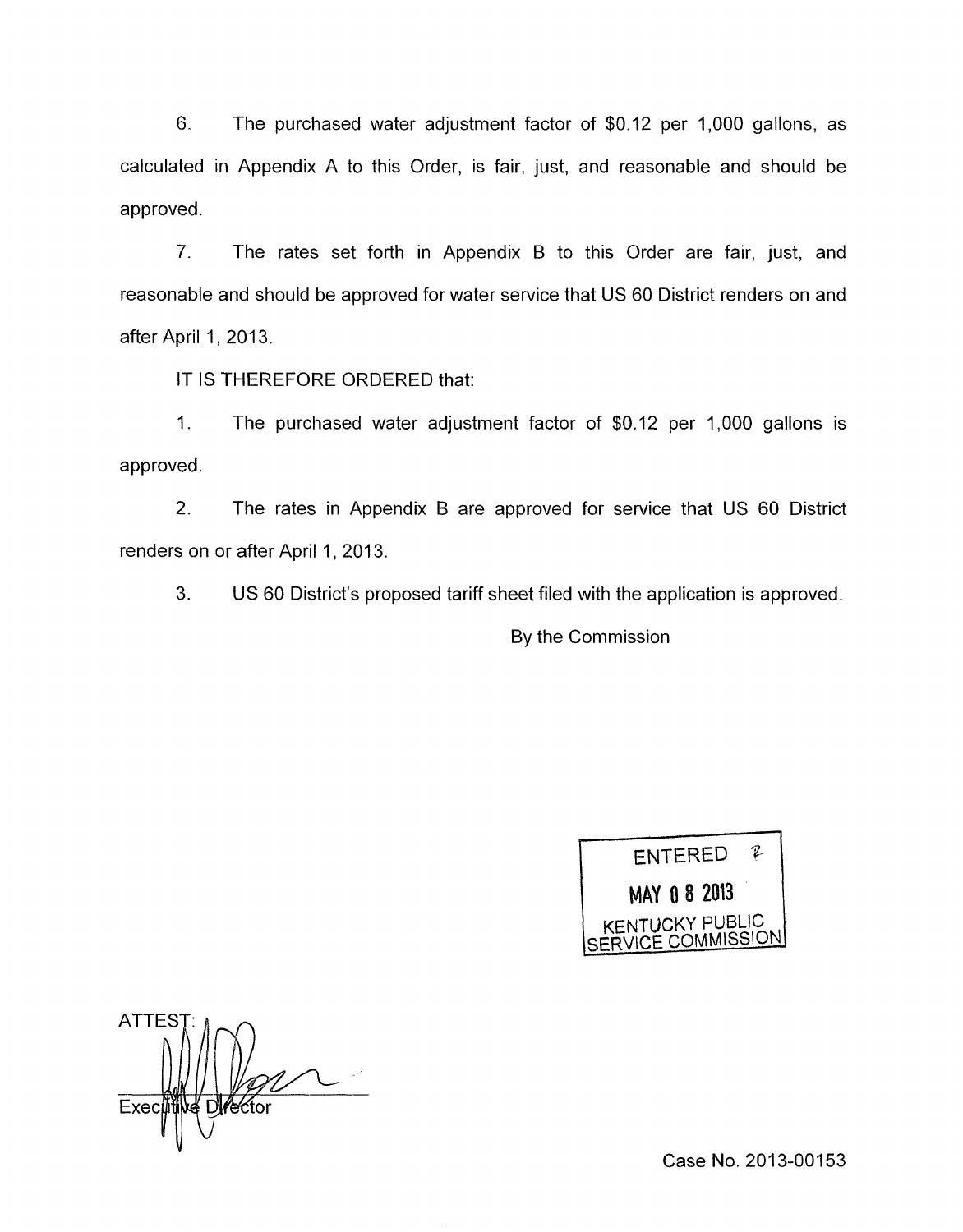# APPENDIX A

# APPENDIX TO AN ORDER OF THE KENTUCKY PUBLIC SERVICE COMMISSION IN CASE NO. 2013-00153 DATED

| <b>New Rate</b>                                                    |                             | <b>Base Rate</b>                                      |
|--------------------------------------------------------------------|-----------------------------|-------------------------------------------------------|
| 166,125,900<br>\$333,913.06                                        |                             | 166,125,900<br>\$1.91/1,000 gallons<br>\$317,300.47   |
|                                                                    |                             | \$16,612.59                                           |
|                                                                    |                             |                                                       |
| Divided by gallons sold/1,000<br>Purchased water adjustment factor | \$16,612.59<br>\$<br>0.1170 |                                                       |
|                                                                    |                             | \$2.01/1,000 gallons<br>141,924,400<br>or $$$<br>0.12 |

 $\mathcal{A}$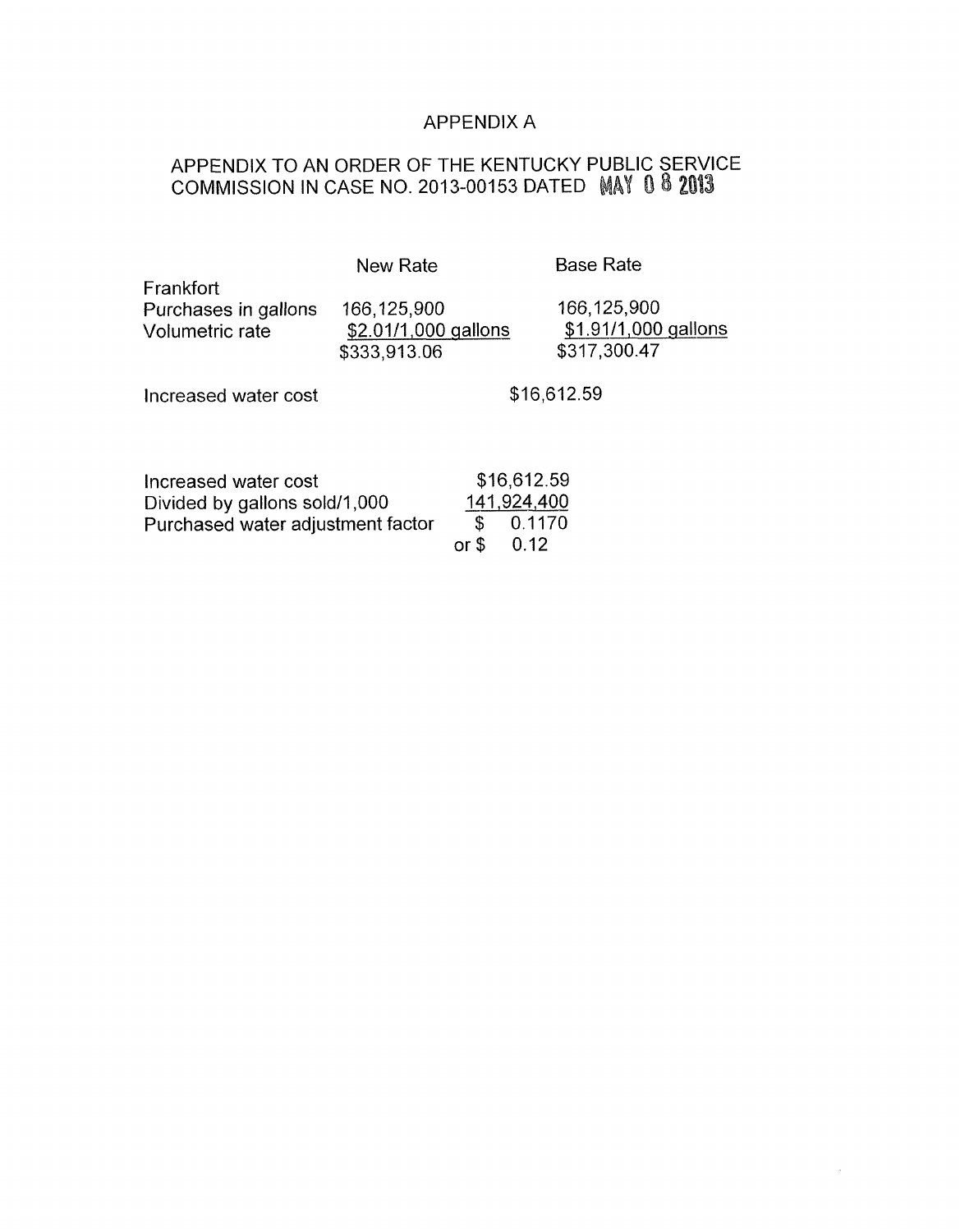#### APPENDIX B

# APPENDIX TO AN ORDER OF THE KENTUCKY PUBLIC SERVICE COMMISSION IN CASE NO. 2013-00153 DATED MAY 0 8 2013

The following rates and charges are prescribed for the customers in the area served by U. S. 60 Water District. All other rates and charges not specifically mentioned herein shall remain the same as those in effect under authority of the Commission prior to the effective date of this Order.

#### Monthly Rates

*5/8-* x 3/4-lnch Meter

| First | 1,000 gallons |
|-------|---------------|
| Next  | 2,000 gallons |
| Next  | 2,000 gallons |
| Over  | 5,000 gallons |

I-Inch Meter

| First | 5,000 gallons |
|-------|---------------|
| Over  | 5,000 gallons |

#### 2-Inch Meter

First 25,000 gallons Over 25,000 gallons

### BULK USER RATE

First 1,000 gallons Over 1,000 gallons

## Wholesale Water Rate

| First | $25,000$ gallons |
|-------|------------------|
| Over  | $25,000$ gallons |

\$13.49 Minimum Bill 7.04 per 1,000 gallons 5.78 per 1,000 gallons 5.17 per 1,000 gallons

\$39.13 Minimum Bill 5.17 per 1,000 gallons

\$142.53 Minimum Bill 5.17 per 1,000 gallons

\$3.33 Minimum Bill 3.33 per 1,000 gallons

Over 25,000 gallons 5.17 per 1,000 gallons \$142.53 Minimum Bill